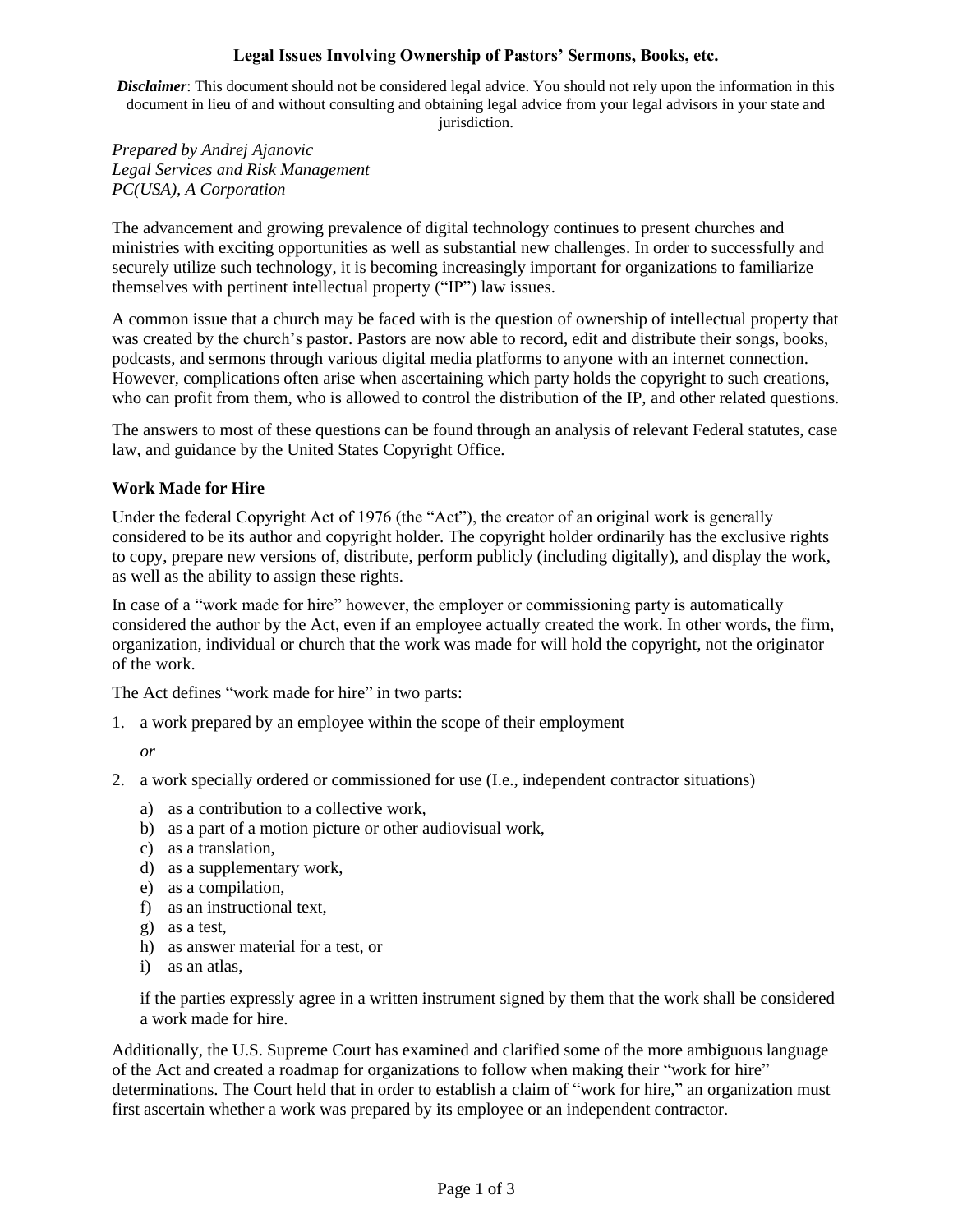## **Steps for Establishing a Claim of Work for Hire: Employees**

- 1. In most cases, a pastor participating in a regular salaried employment relationship with a church will be considered an employee. The courts have bolstered this argument by consistently ruling that regular pastors are to be considered employees of their church.
- 2. Next, the church must look at whether the pastor created the sermon, book, other work within the score of their employment. Here the court will look at the following three factors:
	- a. Is the work of the type for which the employee was hired to perform?
	- b. Did the creation of the work occur "substantially within the authorized time and space limits" of the employment?
	- c. Is it wholly or partially motivated to benefit the employer?
- 3. When it comes to the first factor, it is well established that one of the primary duties of a pastor is to generate and deliver sermons, songs, etc. to individuals attending the church. Furthermore, due to the importance of creating sermons as part of the pastor's employment, the mere fact that preparations were done outside of a church building or normal working hours would very likely not remove them from the scope of employment. Lastly, the church would likely benefit from the creation of the sermons, books, etc. as they would in theory draw new attendees to the church and/or increase attendee involvement. Legal scholar and author of the *Essential Guide to Copyright Law for Churches,* Richard Hammar, argues that if writing sermons is part of a pastor's job description, and they write the sermons while at the church office, the Act would very likely apply.
- 4. Although less likely to succeed in court, arguments have been made that the Act does not apply in these situations and that pastors should therefore own the copyright to the sermons, books, etc. that they create. This argument usually asserts that pastors are hired to teach and give spiritual guidance to their churches, not to write sermon manuscripts or books. The possibility of such complications highlights the importance of unambiguously stating the pastor's job duties, in writing (often as a part of a church's policy), at the beginning of their employment (discussed further in the Solutions paragraph below).

Overall, a work prepared by an employee (within the scope of his or her employment) is a "work made for hire" under the Act, even in the absence of an express agreement to that effect. However, since there is no precise legal standard for determining an "employee within the scope of his or her employment," please consult your local attorney if there are any circumstances or ambiguities that complicate your determination. Furthermore, as discussed in the Solutions paragraph below, the most effective course of action would be for the pastor and church to contractually agree on the pastor's job duties and/or copyright ownership matters before the employment relationship begins.

#### **Steps for Establishing a Claim of Work for Hire: Independent Contractors**

- 1. If an organization specially orders or commissions a non-employee to create a work, that nonemployee would be deemed an independent contractor.
- 2. A work created by an independent contractor would be considered a "work made for hire" only if it is listed under one of the Act's nine categories (*see* subsection b on page 1 of this document) and if there is a written agreement between parties specifying that the work is a "work made for hire." This "work for hire" language would have to be inserted into the contract between the commissioning entity and the independent contractor.
- 3. As an example, a church that contracts with a non-employee (and includes "this is a work for hire" language in the contract) to compose a song that is to be played during the church's worship service would be considered a "work made for hire."